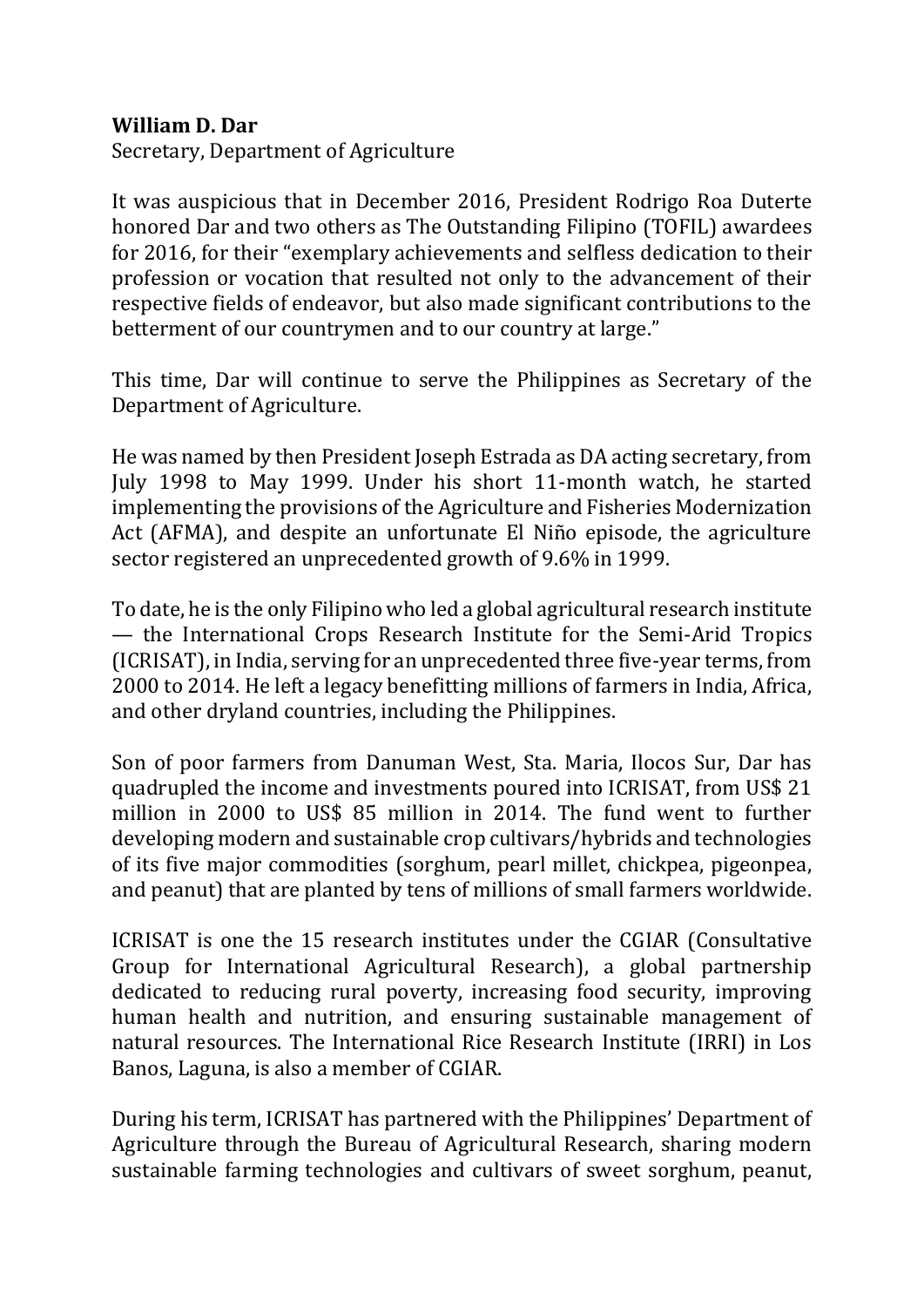chickpea (garbanzos) and pigeonpea (kadyos) thousands of farmers in rainfed areas of Cagayan Valley, Ilocos, Southern Luzon, and Southern Mindanao regions.

He is currently the President of InangLupa Movement Inc., (InangLupa), a movement working for an inclusive, science-based, climate-smart and competitive Philippine agriculture.

He is also the former country representative of Prasad Seeds Philippines Inc.

His extensive research and professional experience were on crop management, farming systems development, and technology sharing and upscaling.

Before leaving for India, he also served as Presidential Advisor on Food Security (1999) and Executive Director, National Agricultural and Fishery Council (1998).

## **Humble beginnings**

He started humbly as his farmer-parents were poor. His uncle Augustin Dollente sent him to college, studying BS in Agricultural Education in 1969 and MS in Agronomy in 1976, at the then Mountain State Agricultural College (MSAC), now known as Benguet State University (BSU), in La Trinidad, Benguet.

At BSU, he started as a researcher and instructor in 1979 and rose to become professor VI and vice president for R&D support services in 1985. In between those years, he pursued a PhD in horticulture at UP Los Baños, completing it in 1980.

When the DA was reorganized in 1987, then DA Secretary Carlos G. Dominguez III appointed him the first director of the Bureau of Agricultural Research (DA-BAR).

He then served as executive director of then PCARRD, from 1994 to 1998. The agency is now called the Philippine Council for Agriculture, Aquatic and Natural Resources Research and Development, based in Los Baños, Laguna.

He has received eight Doctorate degrees (Honoris Causa) in various fields by several state universities and colleges in (SUCs) in the Philippines.